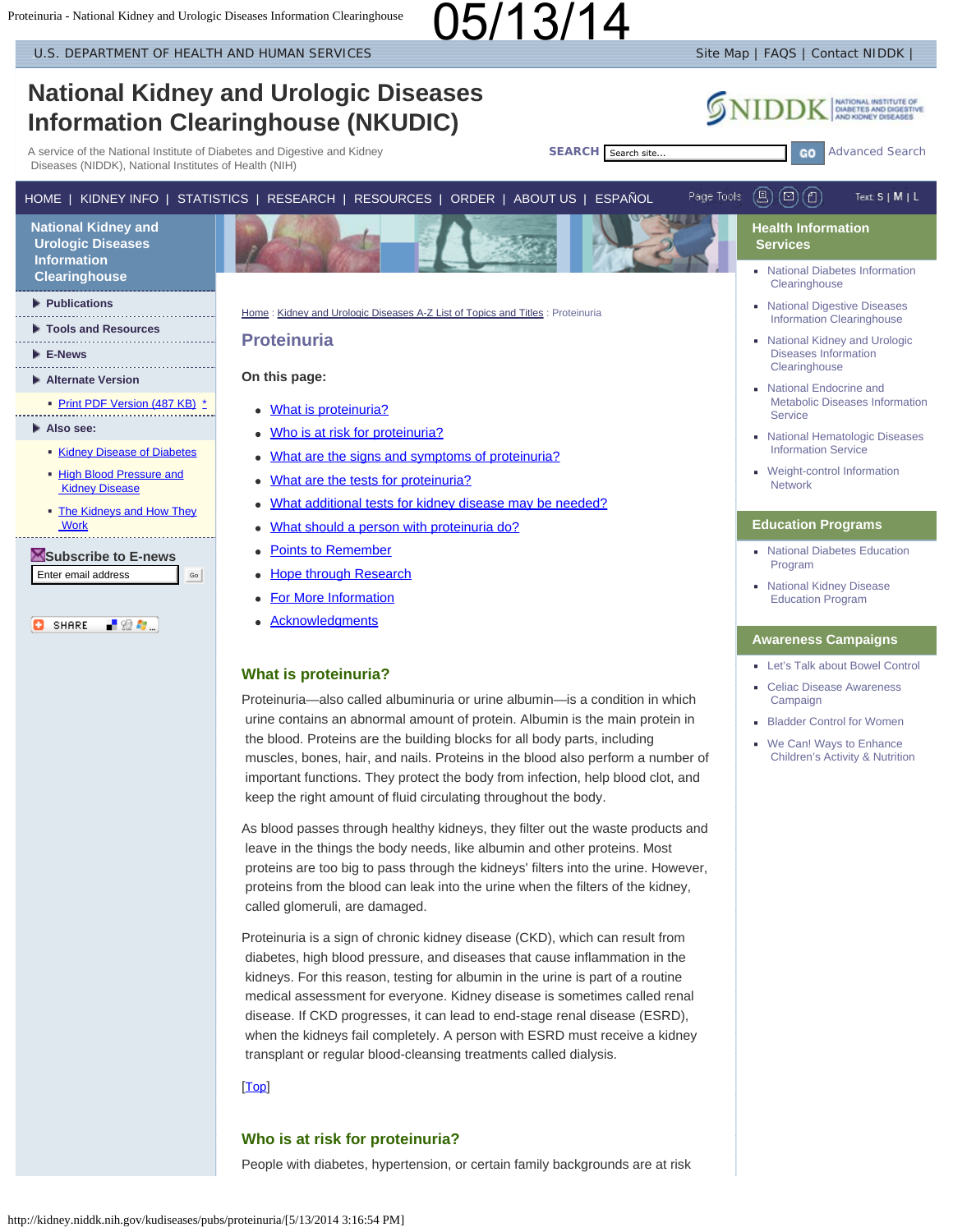for proteinuria. In the United States, diabetes is the leading cause of ESRD.<sup>[1](#page-1-2)</sup> In both type 1 and type 2 diabetes, albumin in the urine is one of the first signs of deteriorating kidney function. As kidney function declines, the amount of albumin in the urine increases.

Another risk factor for developing proteinuria is hypertension, or high blood pressure. Proteinuria in a person with high blood pressure is an indicator of declining kidney function. If the hypertension is not controlled, the person can progress to full kidney failure.

African Americans are more likely than Caucasians to have high blood pressure and to develop kidney problems from it, even when their blood pressure is only mildly elevated. In fact, African Americans are six times more

likely than Caucasians to develop hypertension-related kidney failure. $\frac{2}{3}$  $\frac{2}{3}$  $\frac{2}{3}$ 

Other groups at risk for proteinuria are American Indians, Hispanics/Latinos, Pacific Islander Americans, older adults, and overweight people. These at-risk groups and people who have a family history of kidney disease should have their urine tested regularly.

<span id="page-1-2"></span>1United States Renal Data System. *USRDS 2007 Annual Data Report*. Bethesda, MD: National Institute of Diabetes and Digestive and Kidney Diseases, National Institutes of Health, U.S. Department of Health and Human Services; 2007.

<span id="page-1-3"></span> $2_{\text{Ibid}}$ 

<span id="page-1-0"></span>[\[Top](#page-0-3)]

### **What are the signs and symptoms of proteinuria?**

Proteinuria has no signs or symptoms in the early stages. Large amounts of protein in the urine may cause it to look foamy in the toilet. Also, because protein has left the body, the blood can no longer soak up enough fluid, so swelling in the hands, feet, abdomen, or face may occur. This swelling is called edema. These are signs of large protein loss and indicate that kidney disease has progressed. Laboratory testing is the only way to find out whether protein is in a person's urine before extensive kidney damage occurs.

Several health organizations recommend regular urine checks for people at risk for CKD. A 1996 study sponsored by the National Institutes of Health determined that proteinuria is the best predictor of progressive kidney failure in people with type 2 diabetes. The American Diabetes Association recommends regular urine testing for proteinuria for people with type 1 or type 2 diabetes. The National Kidney Foundation recommends that routine checkups include testing for excess protein in the urine, especially for people in high-risk groups.

### <span id="page-1-1"></span>[\[Top](#page-0-3)]

### **What are the tests for proteinuria?**

Until recently, an accurate protein measurement required a 24-hour urine collection. In a 24-hour collection, the patient urinates into a container, which is kept refrigerated between trips to the bathroom. The patient is instructed to begin collecting urine after the first trip to the bathroom in the morning. Every drop of urine for the rest of the day is to be collected in the container. The next morning, the patient adds the first urination after waking and the collection is complete.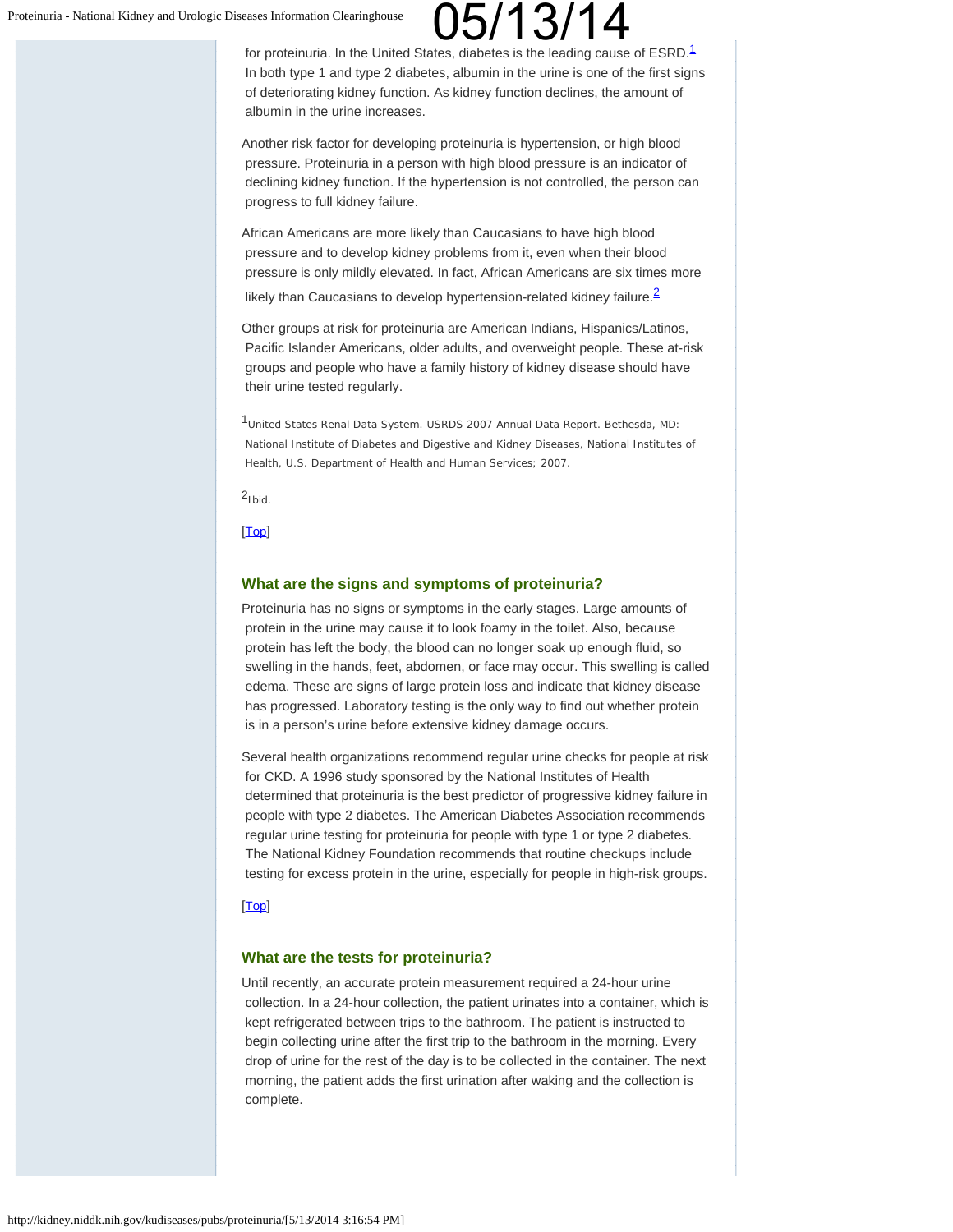

Containers for a 24-hour urine collection.

In recent years, researchers have found that a single urine sample can provide the needed information. In the newer technique, the amount of albumin in the urine sample is compared with the amount of creatinine, a waste product of normal muscle breakdown. The measurement is called a urine albumin-tocreatinine ratio (UACR). A urine sample containing more than 30 milligrams of albumin for each gram of creatinine (30 mg/g) is a warning that there may be a problem. If the laboratory test exceeds 30 mg/g, another UACR test should be done 1 to 2 weeks later. If the second test also shows high levels of protein, the person has persistent proteinuria, a sign of declining kidney function, and should have additional tests to evaluate kidney function.



Cup for a single urine sample.

#### <span id="page-2-0"></span>[\[Top](#page-0-3)]

### **What additional tests for kidney disease may be needed?**

Tests that measure the amount of creatinine in the blood will show whether a person's kidneys are removing wastes efficiently. Having too much creatinine in the blood is a sign that a person has kidney damage. The doctor can use the creatinine measurement to estimate how efficiently the kidneys are filtering the blood. This calculation is called the estimated glomerular filtration rate, or eGFR. CKD is present when the eGFR is less than 60 milliliters per minute (mL/min).

### <span id="page-2-1"></span>[\[Top](#page-0-3)]

### **What should a person with proteinuria do?**

If a person has diabetes, hypertension, or both, the first goal of treatment will be to control blood glucose, also called blood sugar, and blood pressure.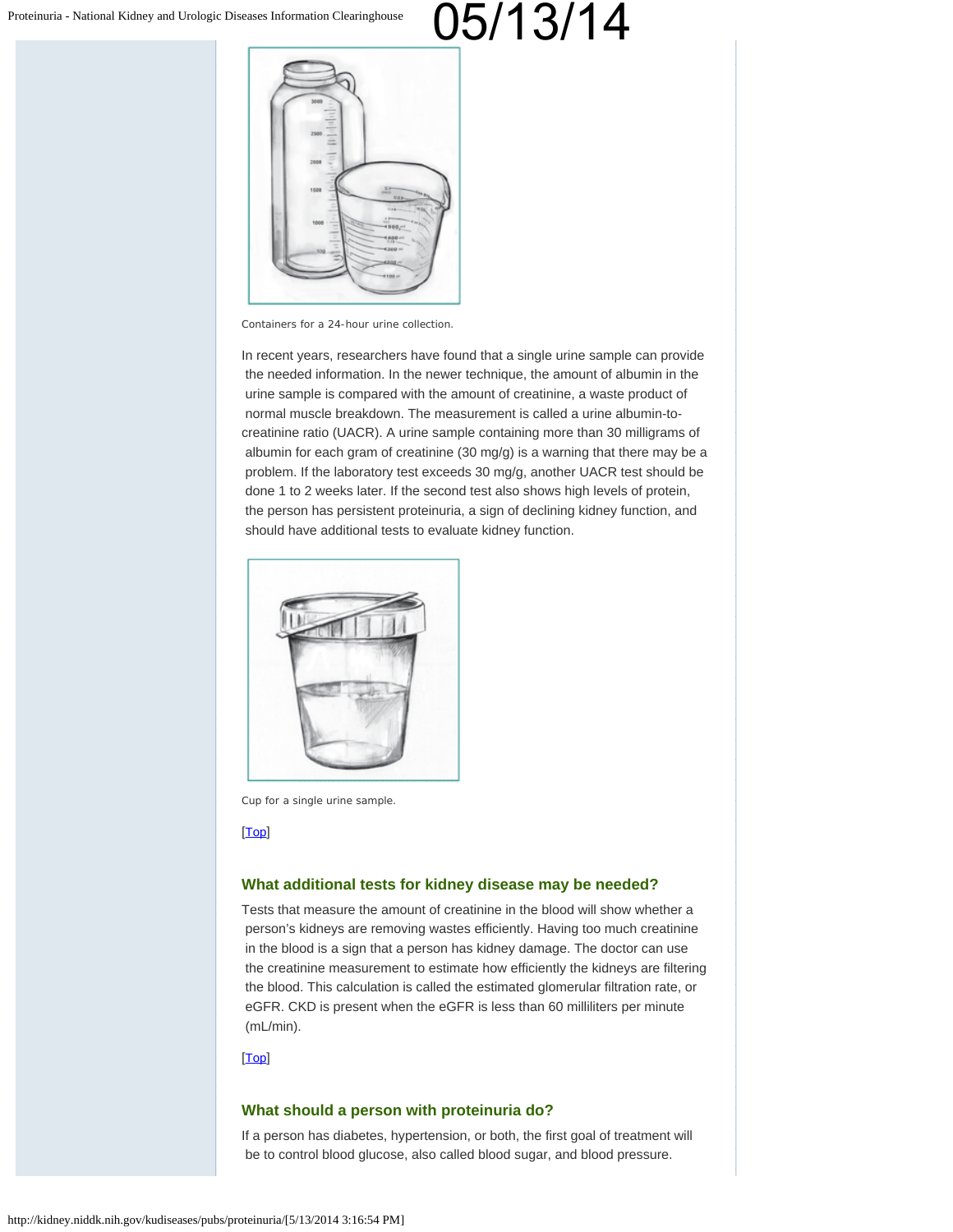# eases Information Clearinghouse **COD/13/14**<br>People with diabetes should test their blood glucose often, follow a healthy

 eating plan, take prescribed medicines, and get the amount of exercise recommended by their doctor. A person with diabetes and high blood pressure may need a medicine from a class of drugs called angiotensin-converting enzyme (ACE) inhibitors or a similar class called angiotensin receptor blockers (ARBs). These drugs have been found to protect kidney function even more than other drugs that provide the same level of blood pressure control. Many patients with proteinuria but without hypertension may also benefit from ACE inhibitors or ARBs.

People who have high blood pressure and proteinuria, but not diabetes, also benefit from taking an ACE inhibitor or ARB. Health care providers recommend

that people with kidney disease keep their blood pressure below  $140/90.\frac{3}{5}$  To maintain this target, a person may need to take a combination of two or more blood pressure medicines. A doctor may also prescribe a diuretic in addition to an ACE inhibitor or ARB. Diuretics are also called "water pills" because they help a person urinate and get rid of excess fluid in the body.

In addition to blood glucose and blood pressure control, the National Kidney Foundation recommends restricting dietary salt and protein. A doctor may refer a patient to a dietitian to help develop and follow a healthy eating plan.

<sup>3</sup>James PA, Oparil S, Carter BL, et al. 2014 evidence-based guideline for the management of high blood pressure in adults—report from the panel members appointed to the Eighth Joint National Committee (JNC 8). *The Journal of the American Medical Association.* Published online December 18, 2013.

### <span id="page-3-0"></span>[\[Top](#page-0-3)]

### **Points to Remember**

- Proteinuria is a condition in which urine contains a detectable amount of protein.
- Proteinuria is a sign of chronic kidney disease (CKD).
- Groups at risk for proteinuria include African Americans, American Indians, Hispanics/Latinos, Pacific Islander Americans, older people, overweight people, people with diabetes or hypertension, and people who have a family history of kidney disease.
- Proteinuria may have no signs or symptoms. Laboratory testing is the only way to find out whether protein is in a person's urine.
- Several health organizations recommend regular checks for proteinuria so kidney disease can be detected and treated before it progresses.
- A person with diabetes, hypertension, or both should work to control blood glucose and blood pressure.

#### <span id="page-3-1"></span>[**Top**]

### **Hope through Research**

In recent years, researchers have learned much about kidney disease. The National Institute of Diabetes and Digestive and Kidney Diseases (NIDDK) sponsors several programs aimed at understanding kidney failure and finding treatments to stop its progression.

The NIDDK's Division of Kidney, Urologic, and Hematologic Diseases supports basic research into normal kidney function and the diseases that impair normal function at the cellular and molecular levels, including diabetes, high blood pressure, glomerulonephritis, and other diseases marked by proteinuria.

Clinical trials are research studies involving people. Clinical trials look at safe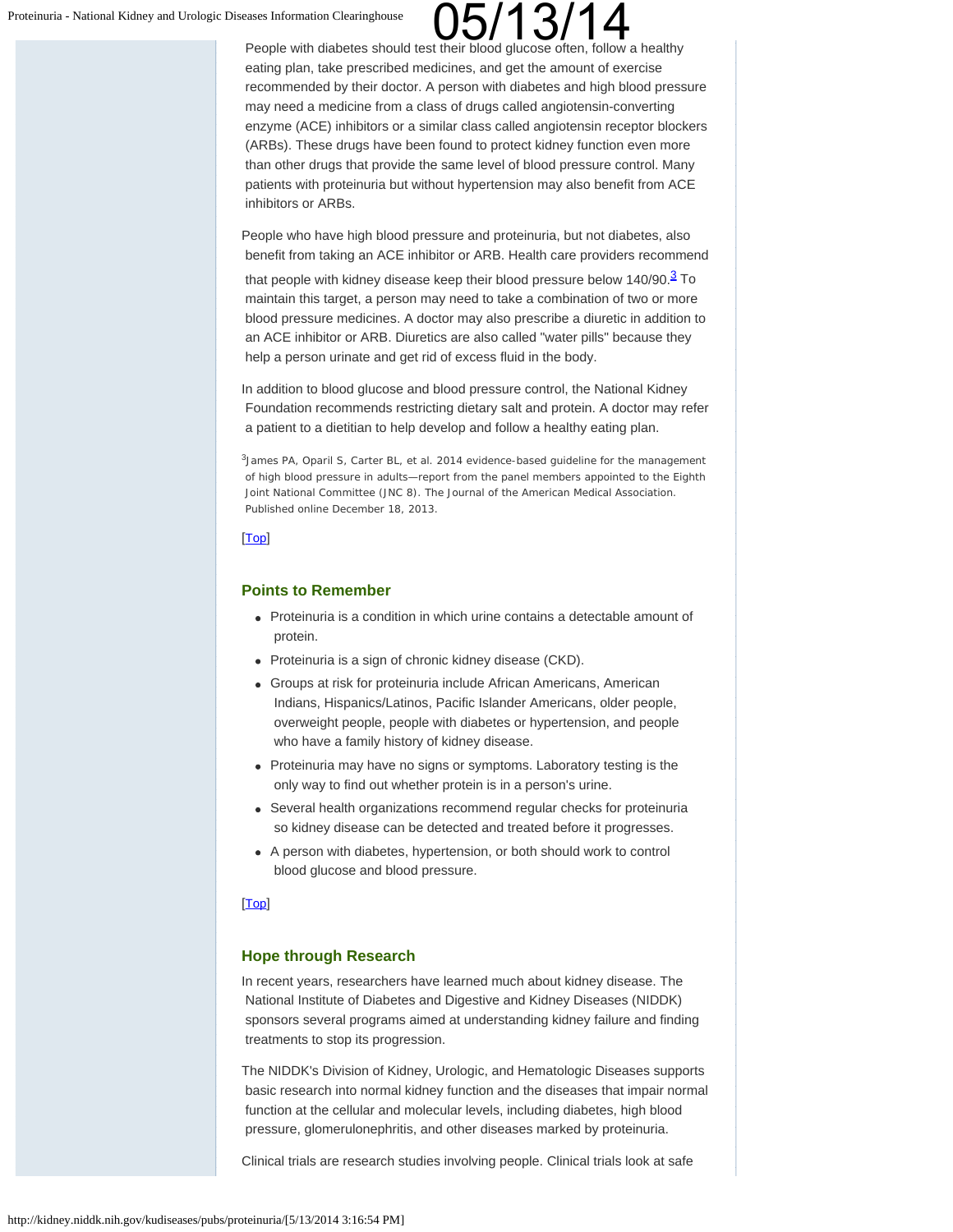and effective new ways to prevent, detect, or treat disease. Researchers also use clinical trials to look at other aspects of care, such as improving the quality of life for people with chronic illnesses. To learn more about clinical trials, why they matter, and how to participate, visit the NIH Clinical Research Trials and You website at [www.nih.gov/health/clinicaltrials](http://www.nih.gov/health/clinicaltrials). For information about current studies, visit [www.ClinicalTrials.gov](http://www.clinicaltrials.gov/).

### <span id="page-4-0"></span>[\[Top](#page-0-3)]

### **For More Information**

#### **American Kidney Fund**

11921 Rockville Pike, Suite 300 Rockville, MD 20852 Phone: 1–800–638–8299 Internet: [www.kidneyfund.org](http://www.kidneyfund.org/) d

### **National Kidney Foundation**

30 East 33rd Street New York, NY 10016–5337 Phone: 1–800–622–9010 or 212–889–2210 Internet: [www.kidney.org](http://www.kidney.org/) a

#### **Medical Education Institute, Inc.**

414 D'Onofrio Drive, Suite 200 Madison, WI 53719 Phone: 1–800–468–7777 or 608–833–8033 Fax: 608–833–8366 Internet: [www.meiresearch.org](http://www.meiresearch.org/) a [www.lifeoptions.org](http://www.lifeoptions.org/) & [www.kidneyschool.org](http://www.kidneyschool.org/) [www.homedialysis.org](http://www.homedialysis.org/)

### <span id="page-4-1"></span>[\[Top](#page-0-3)]

### **Acknowledgments**

Publications produced by the Clearinghouse are carefully reviewed by both NIDDK scientists and outside experts. This publication was originally reviewed by Lee A. Hebert, M.D., Ohio State University. Jeanne Charleston, R.N., and Edgar Miller, M.D., both of the Johns Hopkins Medical Institutions, Baltimore, reviewed the updated version of the publication.

You may also find additional information about this topic by visiting MedlinePlus at [www.medlineplus.gov](http://www.medlineplus.gov/).

This publication may contain information about medications and, when taken as prescribed, the conditions they treat. When prepared, this publication included the most current information available. For updates or for questions about any medications, contact the U.S. Food and Drug Administration toll-free at 1–888–INFO–FDA (1–888–463–6332) or visit [www.fda.gov](http://www.fda.gov/). Consult your health care provider for more information.

### [\[Top](#page-0-3)]

### **National Kidney Disease Education Program**

 3 Kidney Information Way Bethesda, MD 20892 Phone: 1–866–4–KIDNEY (1–866–454–3639)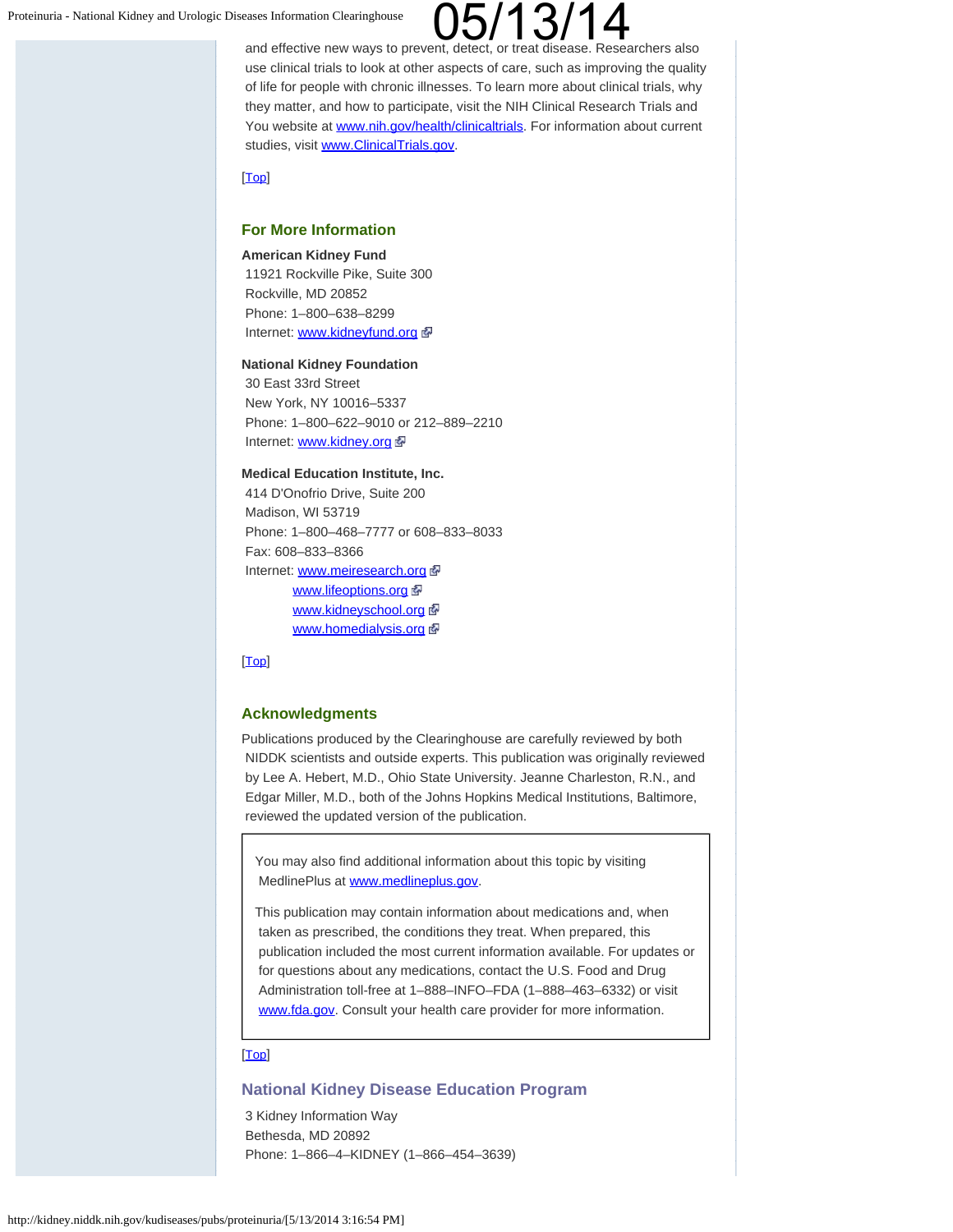TTY: 1–866–569–1162 Fax: 301–402–8182 Email: [nkdep@info.niddk.nih.gov](mailto:nkdep@info.niddk.nih.gov) Internet: [www.nkdep.nih.gov](http://www.nkdep.nih.gov/)

The National Kidney Disease Education Program (NKDEP) is an initiative of the National Institute of Diabetes and Digestive and Kidney Diseases, National Institutes of Health, U.S. Department of Health and Human Services. The NKDEP aims to raise awareness of the seriousness of kidney disease, the importance of testing those at high risk, and the availability of treatment to prevent or slow kidney disease.

### **National Kidney and Urologic Diseases Information Clearinghouse**

3 Information Way Bethesda, MD 20892–3580 Phone: 1–800–891–5390 TTY: 1–866–569–1162 Fax: 703–738–4929 Email: [nkudic@info.niddk.nih.gov](mailto:nkudic@info.niddk.nih.gov) Internet: [www.kidney.niddk.nih.gov](http://www.kidney.niddk.nih.gov/)

The National Kidney and Urologic Diseases Information Clearinghouse (NKUDIC) is a service of the National Institute of Diabetes and Digestive and Kidney Diseases (NIDDK). The NIDDK is part of the National Institutes of Health of the U.S. Department of Health and Human Services. Established in 1987, the Clearinghouse provides information about diseases of the kidneys and urologic system to people with kidney and urologic disorders and to their families, health care professionals, and the public. The NKUDIC answers inquiries, develops and distributes publications, and works closely with professional and patient organizations and Government agencies to coordinate resources about kidney and urologic diseases.

This publication is not copyrighted. The Clearinghouse encourages users of this publication to duplicate and distribute as many copies as desired.

NIH Publication No. 14–4732 February 2014

[\[Top](#page-0-3)]

Page last updated April 2, 2014

[Contact NIDDK](http://www2.niddk.nih.gov/Footer/ContactNIDDK.htm) | [Privacy Statement](http://www2.niddk.nih.gov/Footer/Privacy.htm) | [Disclaimers](http://www2.niddk.nih.gov/Footer/Disclaimer.htm) | [Freedom of Information Act](http://www2.niddk.nih.gov/Footer/FOIA.htm) | [Accessibility](http://www.niddk.nih.gov/Pages/accessibility.aspx) | [Copyright Status](http://www2.niddk.nih.gov/Footer/Copyright.htm)

The National Kidney and Urologic Diseases Information Clearinghouse is a service of the [National Institute of Diabetes and Digestive and Kidney Diseases](http://www2.niddk.nih.gov/), [National Institutes of Health](http://www.nih.gov/).

National Kidney and Urologic Diseases Information **Clearinghouse** 3 Information Way Bethesda, MD 20892–3580 Phone: 1–800–891–5390 TTY: 1–866–569–1162 Fax: 703–738–4929 Email: [nkudic@info.niddk.nih.gov](mailto:nkudic@info.niddk.nih.gov) Internet: [www.kidney.niddk.nih.gov](http://kidney.niddk.nih.gov/index.aspx)